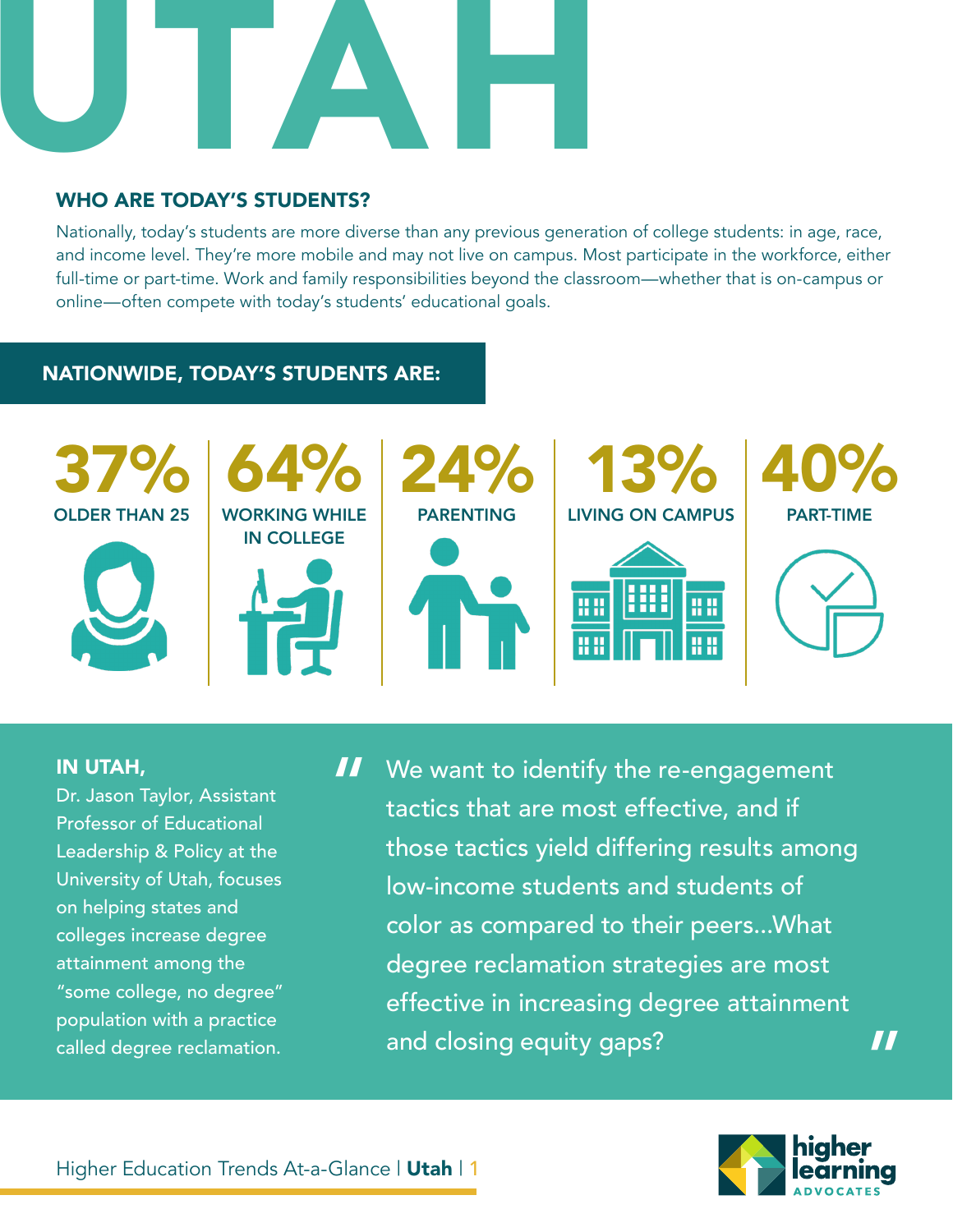To better understand how Utah compares to the national higher education landscape, look to the data below detailing trends in enrollment, federal student aid, tuition and fees, earnings, and attainment comparing national and state level data.



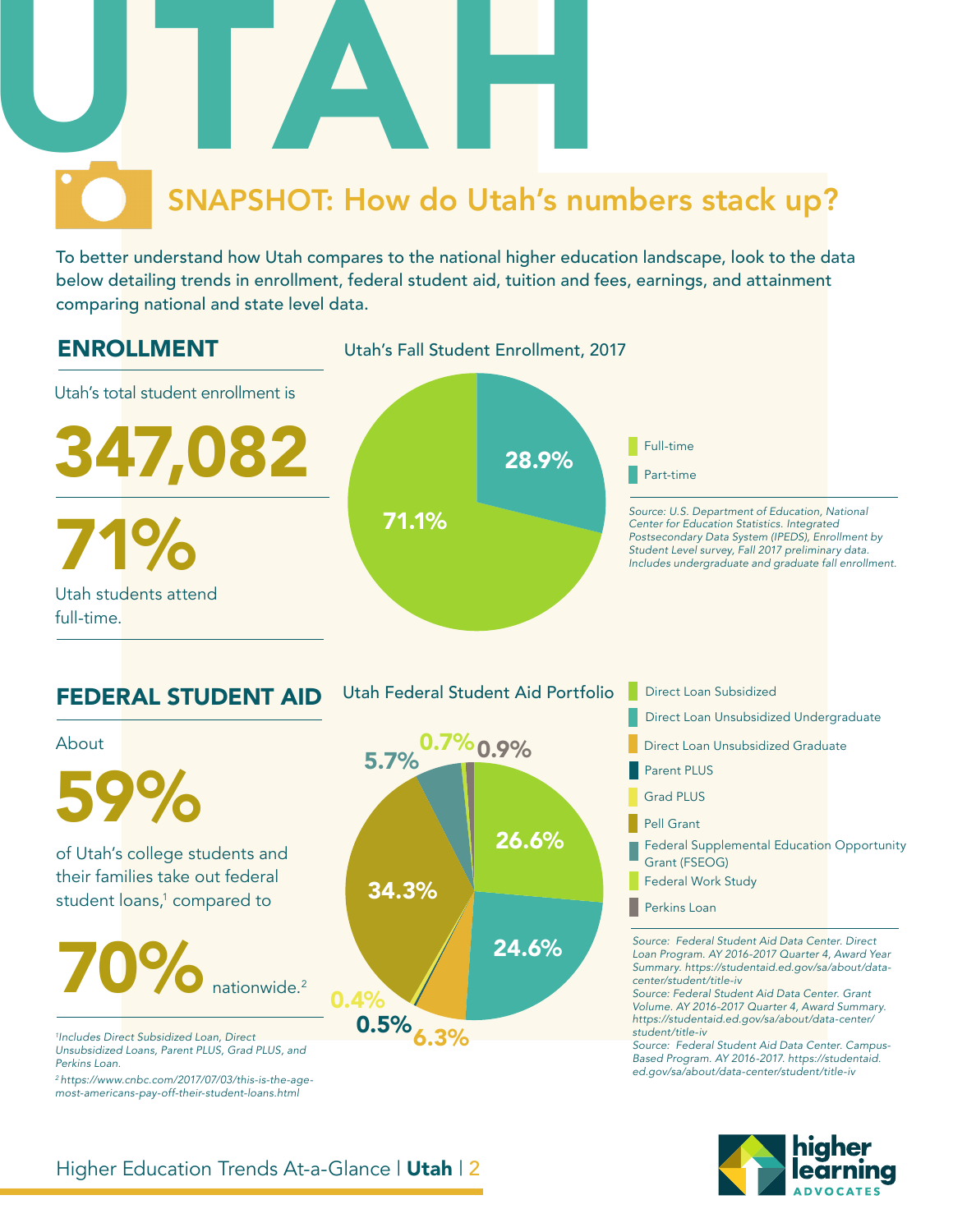# TUITION & FEES

Utah's institutions of higher education tuition & fees are below the national average at public four-year institutions.

*Source: College Board. Trends in College Pricing 2018. Figure 5 and 6. https://trends.collegeboard. org/college-pricing*

*Source: College Board. Average Tuition and Fees and Room and Board in Current Dollars, 2017-18 and 2018-19.*

*https://trends.collegeboard.org/college-pricing/* figures-tables/average-published-undergraduate*charges-sector-2018-19*



Average Tuition & Fees | 2018-2019

# ATTAINMENT

In 2016-2017, about-average rates of Utah students obtained postsecondary degrees and credentials compared to the rest of the nation.

*Source: U.S. Department of Education, National Center for Education Statistics. Integrated Postsecondary Education Data System (IPEDS), Completions Survey by Gender, 2016-2017 academic year.* 

*Source: Ginder, S.A., Kelly-Reid, J.E., and Mann, F.B. (2018). Postsecondary Institutions and Cost of Attendance in 2017– 18; Degrees and Other Awards Conferred, 2016–17; and 12-Month Enrollment, 2016–17: First Look (Provisional Data) (NCES 2018-060rev). U.S. Department of Education. Washington, DC: National Center for Education Statistics. Retrieved November 2018 from https://nces.ed.gov/pubs2018/2018060REV.pdf* Note: Certificates only include less than one year and at *least one year but less than 4 years.* 

#### Percentage of Degrees & Certificates Awarded | 2016-2017



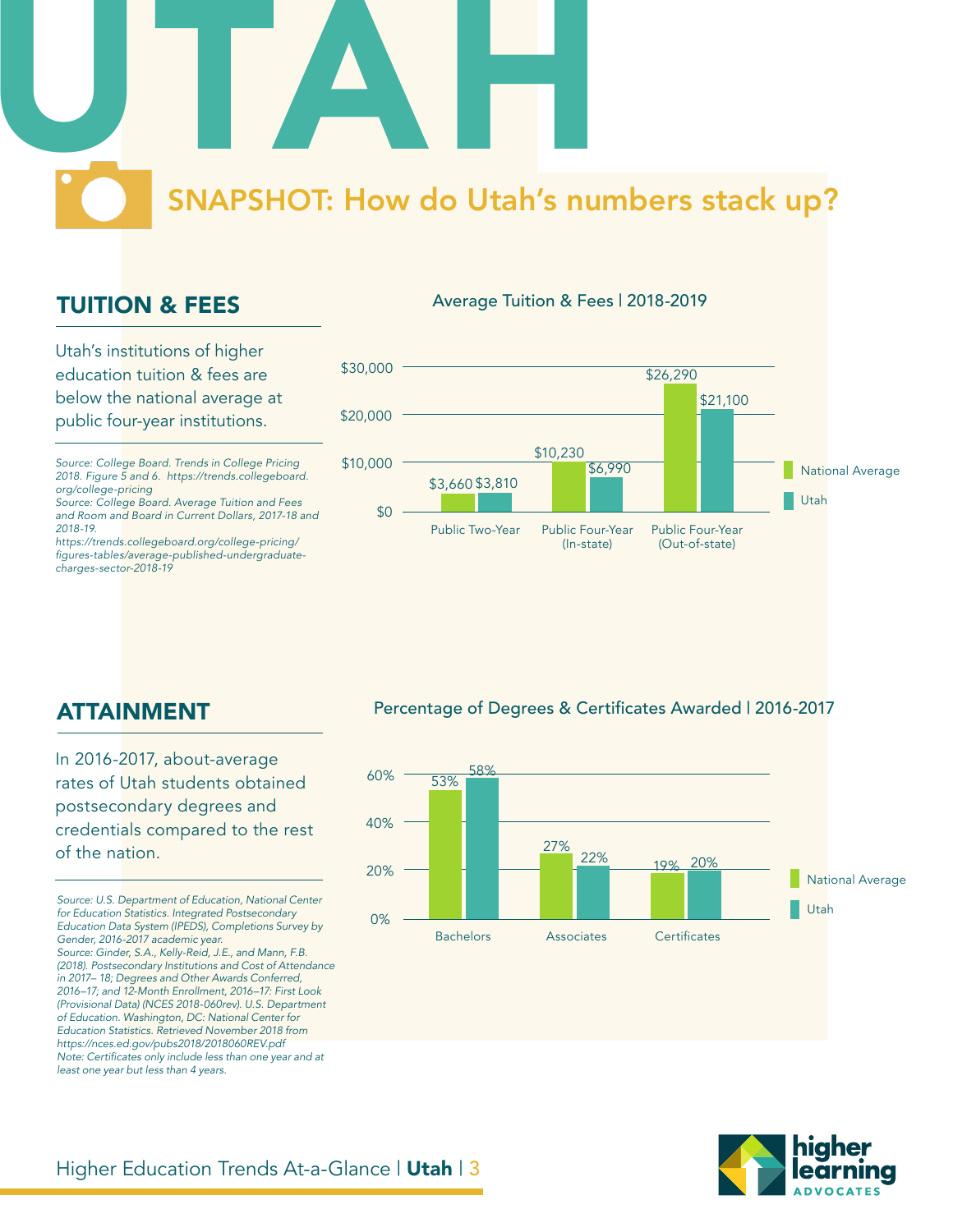# ATTAINMENT *continued*

Utah Education Levels for Residents Ages 25-64

As of February 2019,

52.2%

of Utah residents ages 25-64 have obtained a certificate or postsecondary degree.

NATIONALLY,

47.6%

of Americans ages 25-64 have obtained a certificate or postsecondary degree.3



7.0%

### Percentage of Utah Residents Ages 25-64 with at least an Associate's Degree by Race



*Source: Lumina Foundation. A Stronger Nation. February 26, 2019. http://strongernation.luminafoundation.org/ report/2019/#state/UT*

<sup>3</sup>*http://strongernation.luminafoundation.org/ report/2019/#state/UT*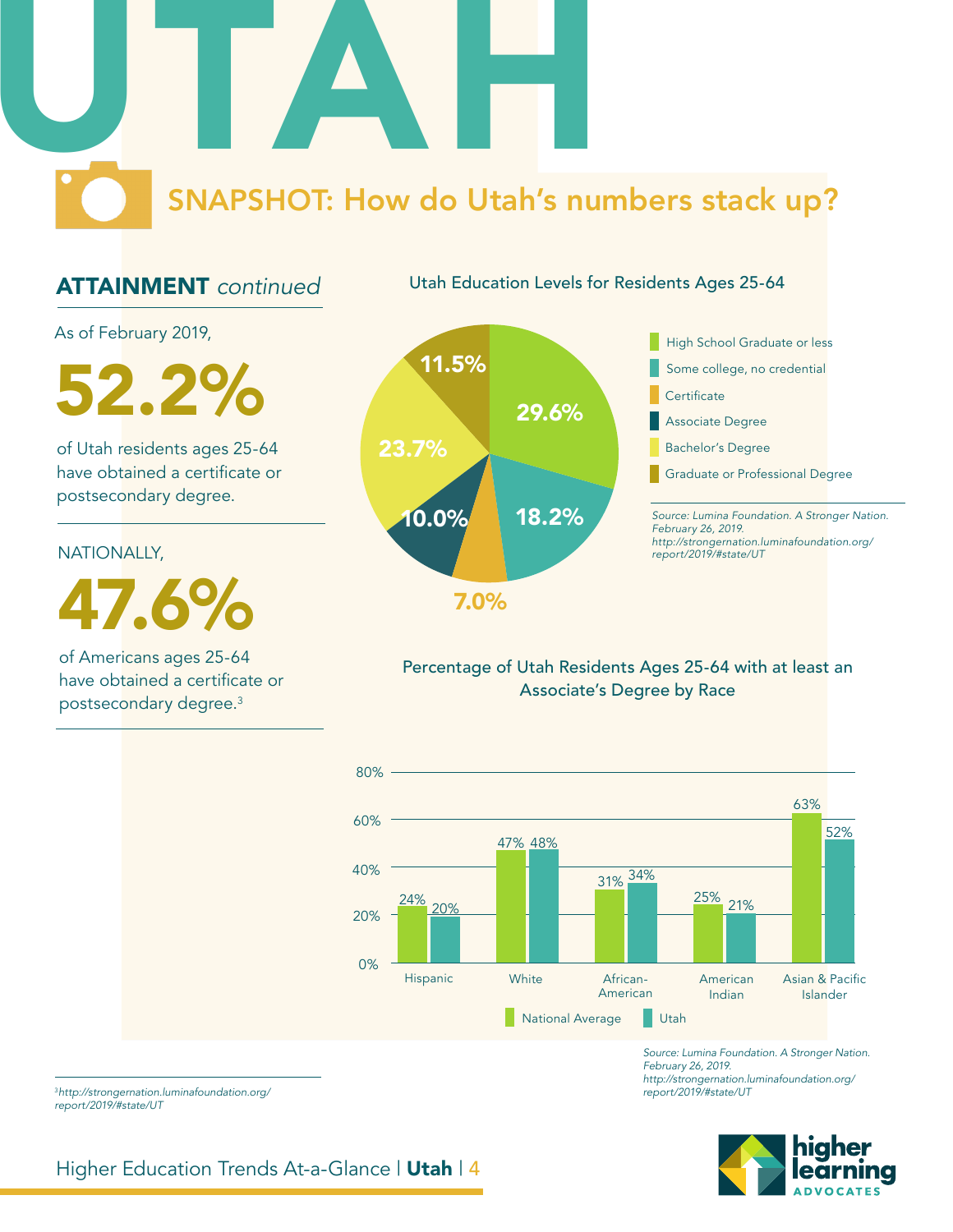# EARNINGS AND EMPLOYMENT

Americans who earn a postsecondary degree or credential have higher earnings potential.

*Source: Georgetown University Center for Education*  and Workforce. Certificates: Gateway to Gainful *Employment and College Degrees. https://cew.* georgetown.edu/cew-reports/certificates/

Utah workers with higher levels of postsecondary attainment have more earning power than their peers with less than a bachelor's degree. The median earnings of Utah residents is below the national average for residents with some college and/or a postsecondary degree.

*Source: U.S. Census Bureau, Earnings in the Past 12 Months, 2012-2016 American Community Survey 5-Year Estimates.* https://factfinder.census.gov/faces/tableservices/

*jsf/pages/productview.xhtml?pid=ACS\_09\_5YR\_ S1501&prodType=table*

### The majority of jobs nationwide in 2020 will require education beyond high school.

*Source: Anthony P. Carnevale, Nicole Smith, and Jeff Strohl. Georgetown Center for Education and Workforce. Recovery: Job Growth and Education Requirements through 2020. June 26, 2013. https://cew.georgetown.edu/cew-reports/ recovery-job-growth-and-education-requirementsthrough-2020/*

#### National Average Earnings of U.S. Workers By Educational Attainment



#### Median Earnings by Educational Attainment for Utah Residents Aged 25 and Over



#### Percentage of Jobs that will Require Postsecondary Education by 2020